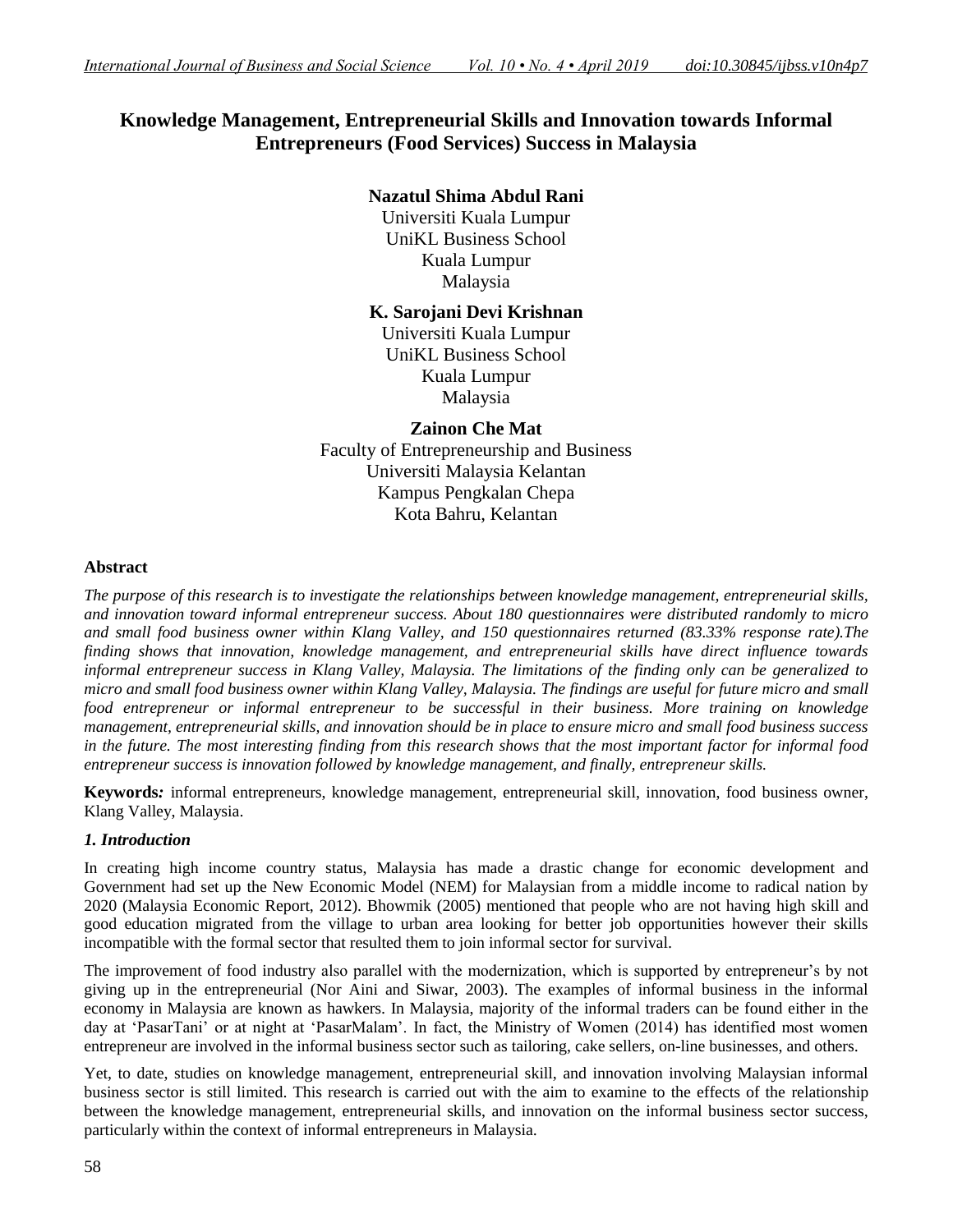## *2. Literature Review*

There are few studies specifically to identify the effects of knowledge management, entrepreneurial skill and innovation towards informal entrepreneur"s success in Malaysia. There are a few researches conducted within Malaysian context by previous scholars such as Yi and Jayasingam, (2012) has studied on the factors influencing knowledge creation among private sector organizations. Other studies on Malaysian informal entrepreneur includes examining the factors which motivate women's informal micro-entrepreneurs in Malaysia (Anja, 2012), and examined the organizational learning as a mediator in the relationship between knowledge management, and innovation (Kambiz & Aslan, 2014).

#### **2.1 Knowledge Management**

Beijerse (2000) has described knowledge as the foundation of knowledge management and its primary to something that makes both data and information manageable. The knowledge management may include the entirely of systems of which the information within an organization can be managed and extracted easily. The key factor for entrepreneurs to be successful in global economy is due to knowledge management that considers people skills as the most important assets in business. The intangible resources the company can offer, the higher the possibility in creating competitive advantage for the business (Tanoira, & Valencia, 2014). Egbu and Ranukappa (2005) highlighted that knowledge generated in SMEs is tacit in nature due to various reasons, and some elements of knowledge management in informal business are practiced in an "ad hoc" manner.

#### **2.2 Entrepreneurship Skills**

Entrepreneurship skills can be defined as identification of customer needs, technical or market opportunities, and pursuing business opportunities (Hayton, 2015). McLarty and Dousios (2006) defined skill as competence, proficiency, attributes, and the ability to do something well in relation to knowledge, expertise, and capability. Exposure of entrepreneurs into new ideas and approaches is one of the factors associated with developing entrepreneurship skills, both at a local and international level (Rodriguez-Pose & Hardy, 2015). In short, the leadership skills and entrepreneurship skills is a mixed between the development of strategy formalization and responsiveness. This is the factors that are positively associated with performance and growth.

#### **2.3 Innovation**

Innovation is defined as the ability to introduce a new process, product or idea in the company (Hurley &Hult, 1998). According to Maravelakis and Moustakis (2006), they measured firm"s innovation based on the product, process and administrative innovation.Innovation as a term is not only related to products and processes, but it is also related to marketing and management (Gunday, Ulusoy, Kilic, &Alpkan, 2011). Schumpeter (1989) had described an innovation as bringing new products, introducing new methods of production, new sources of supply, the exploitation of new markets, and new ways to organize business in industry.

#### **2.4 Entrepreneur Success**

The success of entrepreneurs is measured by either financial or non-financial such as the ability to operate more than three years continuously in trading activities (Abdul Manaf& Yee, 2012; Powell &Eddleston, 2012). Steffens and Fitzsimmons, (2012), agreed that the entrepreneurial success is also variously measured by using the criteria such as growth, and profitability that is categorized as financial success, whereas survival goal, and lifestyle success can be categorized as non-financial success.

### **2.5 The Relationship between Knowledge Management, Entrepreneurship Skills, and Innovation with Entrepreneur's Success**

This conceptual framework is developed based on knowledge management theory (Darroch, 2005), entrepreneurial skills (Morales, 2013), and innovation theory (Price, Stoica, & Boncella, 2013). Figure 1 illustrates the framework that underpins this study, and preceding paragraphs forwarded hypotheses for this study.

#### **2.5.1 Knowledge Management and Informal Entrepreneur Success**

Knowledge management puts the best practices through transferring appropriate knowledge as well as aiding the decision makers in many ways in organizations by dealing with different resources (Hartono and Halim, 2014). Darroch (2005) stated that knowledge management has direct influence on innovation and firm performance. Yazhou and Jian (2013) found that the best practices through transferring appropriate knowledge can benefit organizations for sustainable competitiveness. Thus, the empirical studies by scholars have proven that there are positive relationships between the variables, as this hypothesis is forwarded: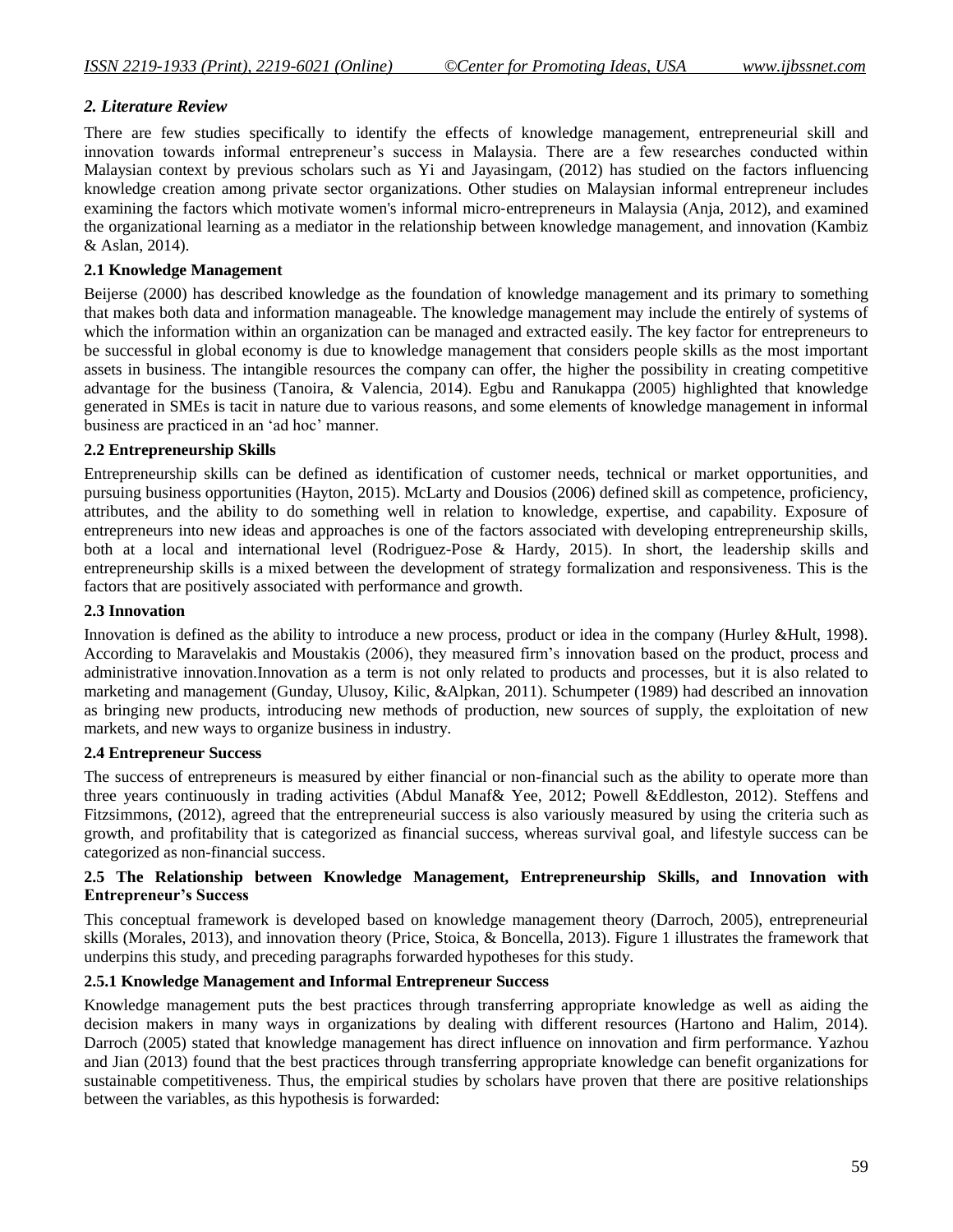## **H1: There is a significant and positive relationship between knowledge management practices towards informal entrepreneur's success**

## **2.5.2 Entrepreneurial Skills and Informal Entrepreneur Success**

Entrepreneurial skills are about supporting entrepreneurs to success, the generation of new ideas and the exploitation of the company thinking power (Cooney, 2012). Entrepreneurial competencies are strong predictors of successful entrepreneurial activities (Ahmad &Kummerow, 2010), hence it can be assumed that entrepreneurial skills are believed to have direct influence on informal business success. Thus, the second hypothesis is forwarded:

## **H2: There is a significant influence and positive relationship between entrepreneurial skills towards informal entrepreneur's success.**

## **2.5.3 Innovation and Informal Entrepreneur Success**

Hernández-Espallardo and Delgado-Ballester (2009) had found that innovation can improve the business performance. There is a relationship between innovation and firm performance that includes introduction of products, processes, and market innovations towards firm growth (Atalay & Sarvanc, 2013; Murat Ar and Baki (2011). According to the above theories and substantial evidences, the third hypothesis is forwarded:

**H3: There is a significant and positive relationship between innovations towards informal entrepreneur's success.**



## *3. Methodology*

Creswell (2009) recommended three types of research design in analyzing data, namely qualitative, quantitative and mixed methods. The author also justified that quantitative method is for testing objective theories by examining the relationship among the variables. A structured questionnaire was developed to obtain the responses from informal entrepreneurs about their opinions on various research variables.

## **3.1 Sample**

In the study, word sample of population refers to the entire group of people, ideas, variables or other phenomena possessing common traits (Sekaran & Roger, 2013). Hillebrandt (2000), most economists used the word "firm" to refer to the business unit. Target samples are informal entrepreneurs at Kuala Lumpur urban area, age between 21 to 65 years old and their education backgrounds are varies. The sampling method that was adopted in this study for data collection was convenience sampling method through a questionnaire survey with 180 respondents for sample size.

#### **3.2 Questionnaire Design**

The questionnaire in this study consists of three sections, namely section A, B, and C. The last section consists of demographic questions whilst the rest consist of items relating to the constructs. These constructs were assessed on a seven-point Likert scale from 1 being 'strongly disagree' to 7 being 'strongly agree', where the Likert type scale is a common approach used to measure a wide variety of latent constructs (Kent, 2001). The survey questionnaire in this research consisted of validated measurement that was adapted from the previous literatures. Section A involves requesting the respondents to provide information on knowledge management practices. Section B aims to obtain some information on their entrepreneurial skills. Section C is about the implementation on business innovation and section D is to examine the respondents on business success. Last section E, request for demographic profile such as gender and their family entrepreneurship background. Table 1 shows the main construct, total of scale items used and sources of the items to measure each construct.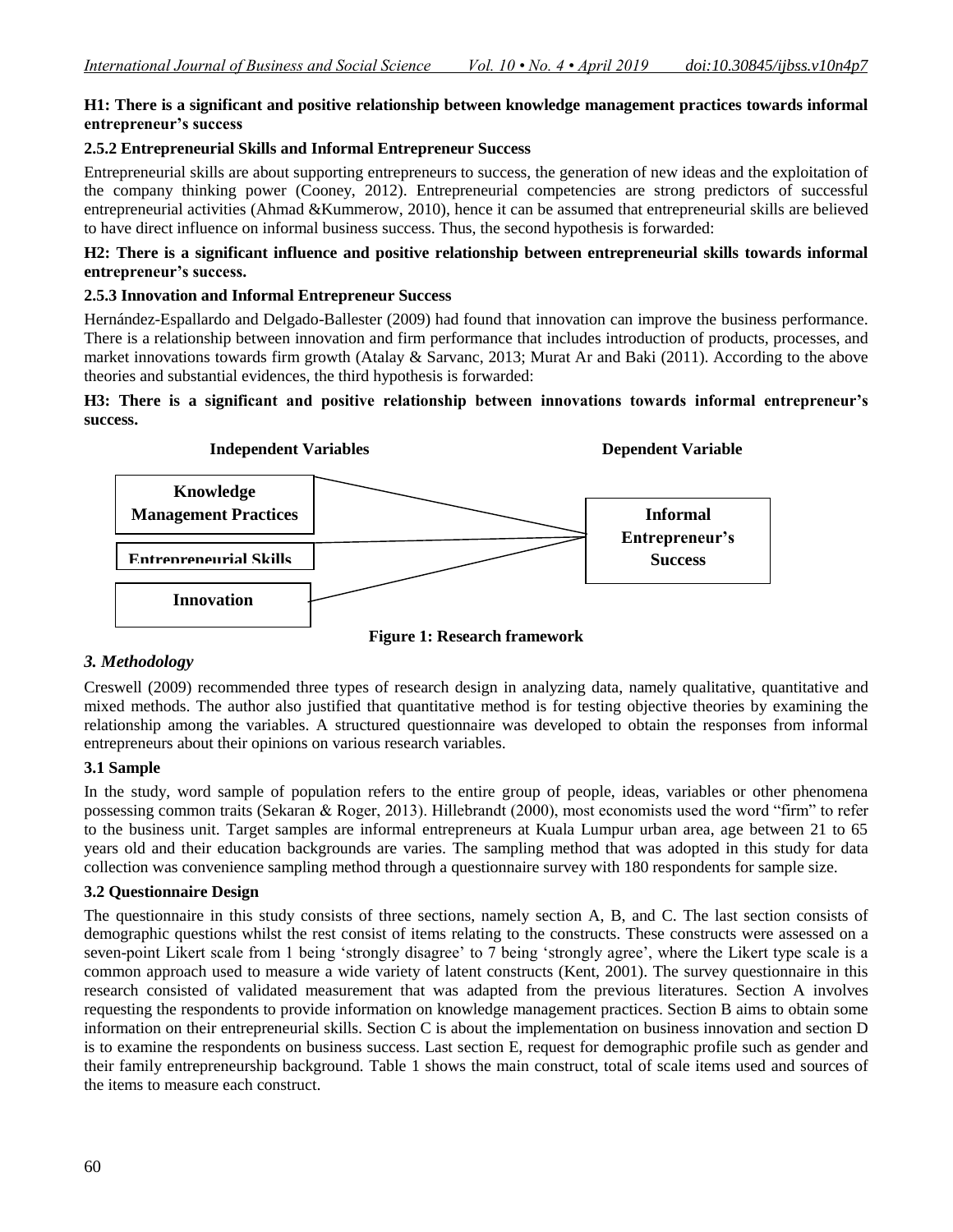| <b>Factors</b>                | <b>Number</b> | <b>Sources</b>                                                 |
|-------------------------------|---------------|----------------------------------------------------------------|
|                               | of Items      |                                                                |
| Knowledge                     | 15 items      | Abdullah & Egbu, 2010; Chen & Mohamed, 2010; Donate & Canales, |
| <b>Management</b>             |               | 2012; Gunday, et. al, 2011; MohdRosli&Syamsuriana,<br>2013:    |
|                               |               | Muhammad Saqib&Sadia, 2014.                                    |
| <b>Entrepreneurial Skills</b> | 9 items       | Morales & Marqu, 2013                                          |
| <b>Innovation</b>             | 15 items      | Atalay&Sarvanc, 2013; Donate, 2012; Gunday, et. al., 2011;     |
|                               |               | Muhammad Najib&Azlina, 2010; MohdRosli&Syamsuriana, 2013.      |
| <b>Entrepreneur Success</b>   | 10 items      | Gunday, et al., 2011; Zhang and Xia, 2010                      |

#### **3.3 Data Collection**

According to Sekaran and Roger, (2013), 100 to 500 samples are large enough and appropriate upper limit for a sample size to generalize the population. Questionnaire distribution is an efficient data collection method because it provides opportunity for researcher to administer the distribution personally (Sekaran, 2003). Before testing the hypotheses in this study, the responses received were analyzed to determine the reliability of the questionnaires. Total of 180 questionnaires were distributed to all informal entrepreneurs within Klang Valley area and 150 surveys were returned equivalent to 83.33 percent response rate. Another of 30 questions was unreturned and the study continued the analysis with valid questionnaires total of 150 items using SPSS.

#### *4. Analysis*

This section presents the results of this study. Data collected from the survey was analyzed by the statistical software SPSS version 19.0.

#### **4.1 Demographic Profile**

As shown on Table 2, 47.3 % of the respondents are male and the remaining of the respondents are female (52.7%). The highest group of respondents with the aged of 41 until 50 years old is about 29.3%, 22% at the age of 21 to 30 years old, and 8% of the respondents at the age of 51 to 60 years old. The lowest number of respondents come from the aged range 61 years and above which comprises only 1.3%. Race, shows that Malay respondents comprise of 54.7%, Indian with 25.3% and Chinese was about 20.0% of the total respondents.

About 61.3% of the respondents are married, 24.7% are single, and 14% are divorcee. 70% of the respondent education level is at secondary level, 24.7% at either college or university level, and 5.3% at the primary level. The informal business has been in operation from 5 to 10 years about 45.3%, 30.1% for the last 10 to 15 years, less than 5 years at 15.30% and more than 15 years is about 9.3%. About 69.3% have worked in private sector, 14% in government sector, and 16.7% has never worked before.

| <b>Characteristics</b><br>of | <b>Frequency</b> | Percentage | <b>Characteristics</b><br>of | <b>Frequency</b> | Percentage |
|------------------------------|------------------|------------|------------------------------|------------------|------------|
| <b>Respondents</b>           | $(N=150)$        |            | <b>Respondents</b>           | $(N=150)$        |            |
| Gender                       |                  |            | <b>Marital Status</b>        |                  |            |
| Male                         | 71               | 47.30      | Single                       | 58               | 38.70      |
| Female                       | 79               | 52.70      | Married                      | 92               | 61.30      |
| Total                        | 150              | 100        | <b>Total</b>                 | 150              | 100        |
| Age                          |                  |            | <b>Age of Business</b>       |                  |            |
| 21-30 years old              | 33               | 22.00      |                              |                  |            |
| 31-40 years old              | 59               | 39.30      | Less than 5 years            | 23               | 15.30      |
| 41-50 years old              | 44               | 29.30      | $5-10$ years                 | 68               | 45.30      |
| 51-60 years old              | 12               | 8.00       | $11 - 15$ years              | 45               | 30.10      |
| Above 60 years old           | $\overline{c}$   | 1.30       | More than 15 years           | 14               | 9.30       |
| Total                        | 150              | 100        | <b>Total</b>                 | 150              | 100        |
| Race                         |                  |            | <b>Previous Employment</b>   |                  |            |
| Malay                        | 82               | 54.70      | Government                   | 21               | 14.00      |
| Chinese                      | 30               | 25.30      | Private Sector               | 104              | 69.30      |
| Indian                       | 38               | 20.00      | Unemployed                   | 25               | 16.70      |
| <b>Total</b>                 | 150              | 100        | <b>Total</b>                 | 150              | 100        |
| <b>Education Level</b>       |                  |            |                              |                  |            |
| Primary                      | 8                | 5.30       |                              |                  |            |
| Secondary                    | 105              | 70.00      |                              |                  |            |
| University/College           | 37               | 24.70      |                              |                  |            |
| <b>Total</b>                 | 150              | 100        |                              |                  |            |

|  |  | <b>Table 2: Demographic Characteristics</b> |
|--|--|---------------------------------------------|
|--|--|---------------------------------------------|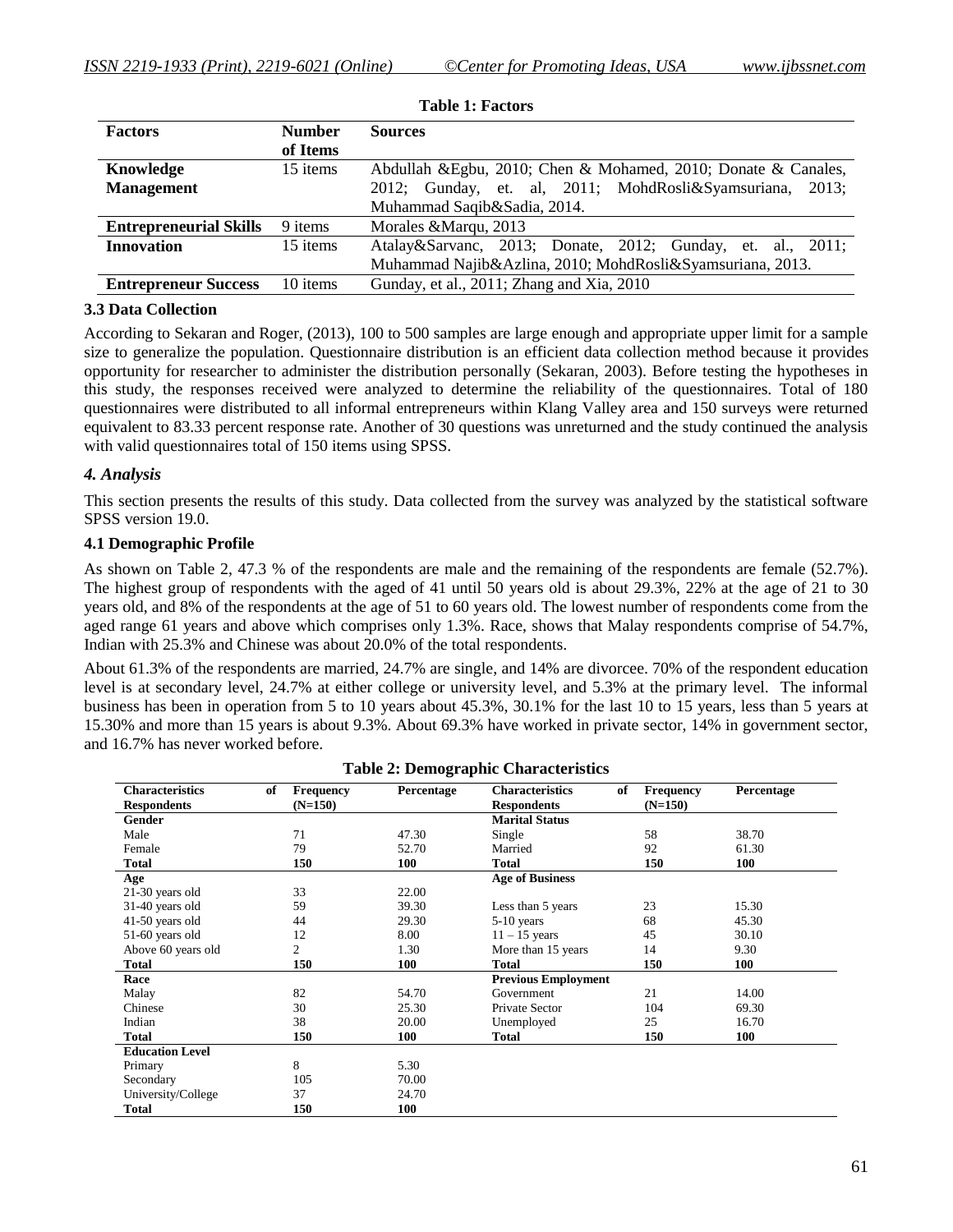### **4.2 Normality Test**

Table 3 below has shown the Skewness and Kurtosis values, all the variables value is within the range (-2 to 2), hence the distribution of the data for the sample is considered normal (Chua, 2008). The Skewness values were negative for all variables, its means that the distribution is flatter than normal. The Kurtosis of a normal distribution is zero and the study shows almost of the variable"s Kurtosis values are negative. Therefore, the negative value shows that the distribution is flatter than a normal distribution. According to Hair and Sarstedt (2014), has stated that the value of Skewness and Kurtosis are within of +-1.96 is indicates rejecting of the normality assumptions level of probability at 0.05. Therefore, the study cannot reject the normality of distribution because the data is considered as normally distributed.

**Table 3: Test of Normality**

|                                             | $-$ while $\bullet$ . $ \bullet$ $\circ$ $\bullet$ $ \circ$ $ \circ$ $  \circ$ $  \circ$ $ \circ$ $ \circ$ $ \circ$ $ \circ$ $ \circ$ $ \circ$ $ \circ$ $ \circ$ $ \circ$ $ \circ$ $ \circ$ $ \circ$ $ \circ$ $ \circ$ $ \circ$ $ \$ |                       |                 |                 |
|---------------------------------------------|--------------------------------------------------------------------------------------------------------------------------------------------------------------------------------------------------------------------------------------|-----------------------|-----------------|-----------------|
| <b>Measurement</b>                          | <b>Mean</b>                                                                                                                                                                                                                          | <b>Std. Deviation</b> | <b>Skewness</b> | <b>Kurtosis</b> |
| Responsive to knowledge                     | 29.11                                                                                                                                                                                                                                | 2.78                  | $-0.34$         | 0.36            |
| Knowledge acquisition                       | 29.26                                                                                                                                                                                                                                | 2.46                  | $-0.30$         | 0.01            |
| Knowledge dissemination                     | 29.29                                                                                                                                                                                                                                | 2.43                  | $-0.17$         | 0.03            |
| Entrepreneur skill                          | 53.53                                                                                                                                                                                                                                | 4.35                  | $-0.89$         | 0.39            |
| Product innovation                          | 28.77                                                                                                                                                                                                                                | 2.61                  | $-0.26$         | 0.52            |
| Process innovation                          | 28.99                                                                                                                                                                                                                                | 2.21                  | $-0.54$         | 1.35            |
| Marketing innovation                        | 29.17                                                                                                                                                                                                                                | 2.19                  | 0.00            | $-0.23$         |
| Entrepreneur Success – Financial            | 23.67                                                                                                                                                                                                                                | 1.86                  | 0.27            | 0.72            |
| <b>Entrepreneur Success – Non-Financial</b> | 35.12                                                                                                                                                                                                                                | 2.60                  | $-0.24$         | 0.61            |

# **4.3 Reliability**

As shown on Table 4, all of the Cronbach's alpha coefficients for the items scale were greater than 0.6, hence no items deleted. The Cronbach"s Alpha test was used as a reliability coefficient that indicates how well the terms in a set are positively correlated to one another. The results of this test show that all variables in this study are reliable being KM practices (0.883), Entrepreneurial Skill (0.838), Innovation (0.856) and Informal entrepreneur's success (0.856).

**Table 4: Reliability analysis**

|                               | Table 4: Renability analysis |                |                                    |
|-------------------------------|------------------------------|----------------|------------------------------------|
| <b>Factors</b>                | Cronbach's Alpha             | Number<br>of   | <b>Item</b><br><b>Total Number</b> |
|                               |                              | <b>Deleted</b> | of Items                           |
| <b>Knowledge Management</b>   | 0.893                        |                |                                    |
| <b>Entrepreneurial Skills</b> | 0.850                        |                |                                    |
| <b>Innovation</b>             | 0.866                        |                |                                    |
| <b>Entrepreneur Success</b>   | 0.764                        |                | 10                                 |

#### **4.4 Correlation Analysis of Entrepreneurial Factors and Entrepreneurial Success**

Correlation measures the strength and the direction of relationship using Pearson correlation to measure the significance of linear bivariate between the independent and dependent variables thereby achieving the objective of this study as proposed by Sekaran (2003).The findings tabulated in table 5, shows the value of correlation coefficient, "r" is positive. Thus, the relationships between the variables are positive relationship with the r ranging value between 0.281 and 0.544, It is apparent that all entrepreneurial factors have a significant relationship with informal entrepreneurial success  $(p<0.01)$ .

#### **4.4.1 Knowledge Management**

The Pearson Correlation Analysis shows that there is positive and significant relationship between, knowledge management with innovation ( $r=0.723$ ), entrepreneurial skills (0.588) and informal entrepreneur success (0.525). Thus, it can be concluded that the higher the knowledge management being practiced by the informal entrepreneur the higher the innovation, and the entrepreneurial skills of the informal entrepreneur. In addition, knowledge management also has positive and significant relationship toward informal entrepreneur success.

#### **4.4.2 Innovation**

The Pearson Correlation Analysis shows that innovation has positive and significant relationship with knowledge management (r=0.723), informal entrepreneur success (r=0.544) and also entrepreneurial skills (r=0.530). Hence, it can be concluded that the higher the innovation in the business the higher the knowledge management, informal entrepreneur success, and also, entrepreneurial skills of an informal entrepreneur.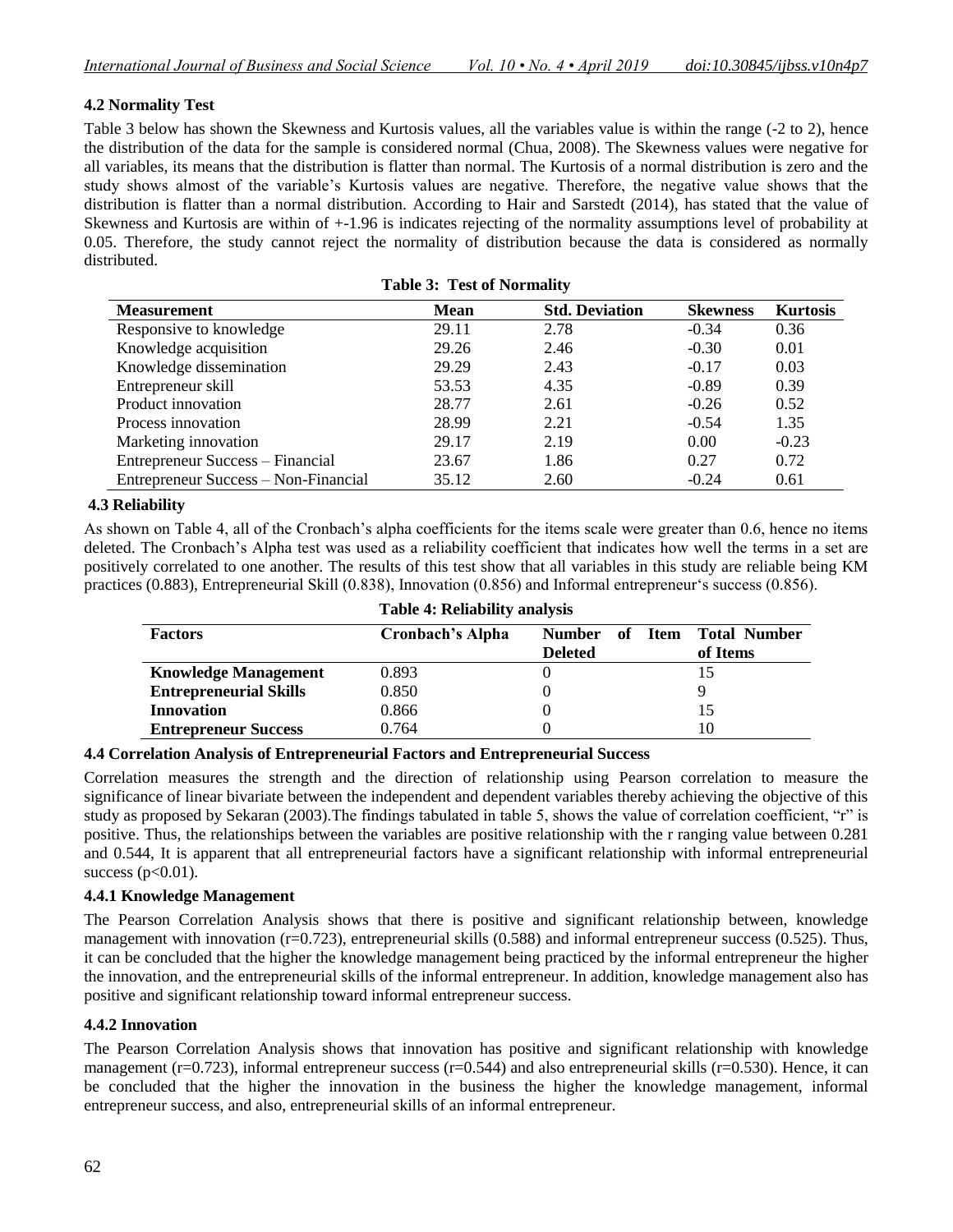## **4.4.3 Entrepreneurial Skills**

The Pearson Correlation Analysis shows that entrepreneurial skills have positive and direct relationship with knowledge management ( $r=0.588$ ), innovation ( $r=0.530$ ), and informal entrepreneur success ( $r=0.281$ ). In short, it can be concluded that the higher the entrepreneurial skills of an informal entrepreneur the higher the knowledge management, innovation, and also entrepreneur success.

| <b>Dimension</b>              | <b>Item</b>     | Knowledge         | <b>Innovation</b> | <b>Entrepreneurial</b> | <b>Informal</b>     |
|-------------------------------|-----------------|-------------------|-------------------|------------------------|---------------------|
|                               |                 | <b>Management</b> |                   | <b>Skills</b>          | <b>Entrepreneur</b> |
|                               |                 |                   |                   |                        | <b>Success</b>      |
| Knowledge                     | Pearson         | $\mathbf{1}$      | .723**            | .588**                 | $.525**$            |
| <b>Management</b>             | Correlation     |                   | .000              | .000                   | .000                |
|                               | Significant(2-  | 150               | 150               | 150                    | 150                 |
|                               | tail)           |                   |                   |                        |                     |
|                               | N               |                   |                   |                        |                     |
| <b>Innovation</b>             | Pearson         | $.723**$          | $\mathbf{1}$      | $.530**$               | .544**              |
|                               | Correlation     | .000              |                   | .000                   | .000                |
|                               | Significant (2- | 150               | 150               | 150                    | 150                 |
|                               | tail)           |                   |                   |                        |                     |
|                               | N               |                   |                   |                        |                     |
| <b>Entrepreneurial Skills</b> | Pearson         | .588**            | .530**            | $\mathbf{1}$           | $.281**$            |
|                               | Correlation     | .000              | .000              |                        | .000                |
|                               | Significant (2- | 150               | 150               | 150                    | 150                 |
|                               | tail)           |                   |                   |                        |                     |
|                               | N               |                   |                   |                        |                     |
| <b>Informal Entrepreneur</b>  | Pearson         | $.525**$          | .544**            | $.281**$               | $\mathbf{1}$        |
| <b>Success</b>                | Correlation     | .000              | .000              | .000                   |                     |
|                               | Significant (2- | 150               | 150               | 150                    | 150                 |
|                               | tail)           |                   |                   |                        |                     |
|                               | N               |                   |                   |                        |                     |

| <b>Table 5: Correlation Analysis</b> |
|--------------------------------------|
|--------------------------------------|

\*\*Correlation is significant at the 0.01 level (2 tailed)

\*Correlation is significant at the 0.05 level (2 tailed)

## *5. Discussion*

## **5.1 Knowledge Management and Informal Entrepreneur Success**

The result shows that knowledge management is an important factor towards informal entrepreneur's success through sharing and utilizing of best practices, lesson learned, experiences, as well as creating new knowledge. The results are consistent with the previous studies (Hartono &Halim, 2014).

## **5.2 Innovation and Informal Entrepreneur Success**

The finding reveals that the implementation of innovation is perceived to be the best factor influencing informal entrepreneur success as compared to others factors. This is conceptually supported the previous studies. The innovation includes in promotion, e-marketing and enlarging potential demand towards business success (Lau & Tang, 2010; Gunday et al., 2011).

## **5.3 Entrepreneurial Skills and Informal Entrepreneur Success**

This study proved that entrepreneur skills effect the success of informal entrepreneurs. The chances of entrepreneurial success growing in the presence of personal characteristics and skills such as self-efficacy, ability to recognize opportunities, personal perseverance, human and social capital are increased (Hayton, 2015).

# *6.0 Recommendation for Future Study*

For future study, a more detailed questionnaire with more specific questions could be more helpful to gain a better description of the stages of success of informal entrepreneurs.

# *7.0 Conclusion*

Overall, the findings in this study provide useful insights on the effects of knowledge management, entrepreneurial skills, and innovation towards informal entrepreneur success in Klang Valley, Malaysia. Although, in earlier studies it shows that knowledge management is the key factors for entrepreneur success, however, in this study it shows that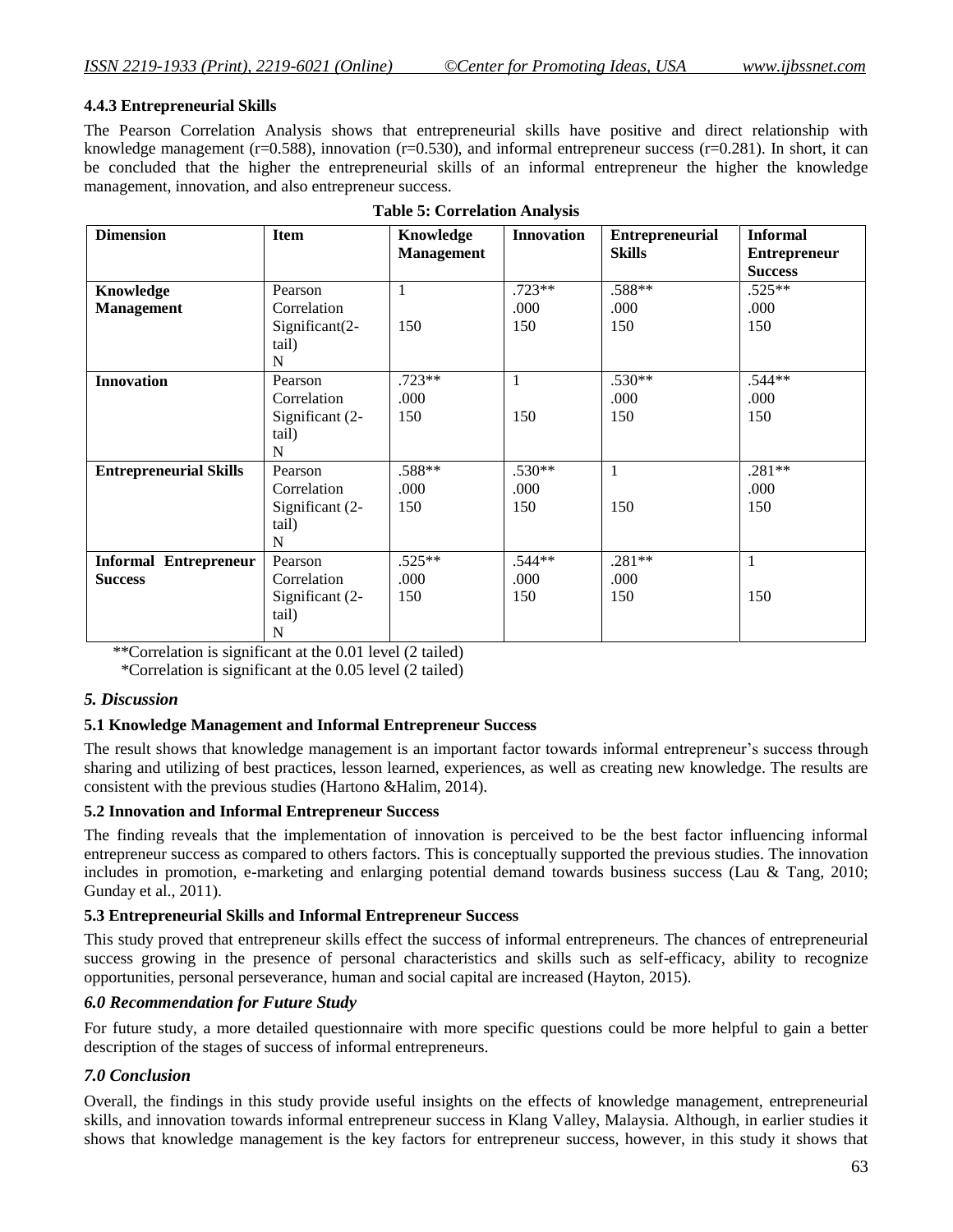innovation has more influence towards informal entrepreneur success in Klang Valley, Malaysia. Thus, in order for informal sector to be sustainable the informal entrepreneur has to be more innovative in promotion, e-marketing and enlarging potential demand towards business success.

#### *8.0 References*

- Abdul Manaf, A. O., & Yee, L. K. (2012). Critical success factors of entrepreneurs in business. *Journal of Social Sciences and Humanities*, 34–45.
- Abdullah, M., & Egbu, C. (2010). Selection Criteria Framework For Choosing Industrialized Building Systems. *In 26th Annual ARCOM Conference, Leeds, UK, Association of Researchers in Construction Management*, 1131- 1139.
- Ahmad, N. R., & Kummerow, L. (2010). Entrepreneurial Competency and Business Success Relationship Contingent Upon Business Environment? A Studi of Malaysian SMEs. *International Journal of Entrepreneurial Behaviour & Research*, 182-203.
- Anja, K. F. (2012). Factors motivating women's informal micro‐entrepreneurship:Experiences from Penang, Malaysia. *International Journal of Gender and Entrepreneurship*, 65-78.
- Atalay, M. A., & Sarvanc, F. (2013). The Relationship Between Innovation and Firm Performance: An Empirical Evidence from Turkish Automotive Supplier Industry. *Procedia-Social and Behavioral Sciences*, 226-235.
- Beijerse, R. P. (2000). Knowledge management in small and medium-sized companies: knowledge management for entrepreneurs. *Journal of Knowledge Management*, 162-179.
- Bhowmik, S. (2005). Street vendors in Asia: a review. *Economic and Political Weekly*, 2256-64.
- Chen, L., & Mohamed, S. (2010). The strategic importance of tacit knowledge management activities in construction.*Construction Innovation: Information, Process, Management*, 138–163. [http://doi.org/10.1108/147141 71011037165.](http://doi.org/10.1108/147141%2071011037165)
- Chua, L. C. (2008). An exploration of job satisfaction and commitment of teacher educators. *Jurnal Penyelidikan*, 65- 83.
- Cooney., T. M. (2012). Entrepreneurship Skills for Growth-Orientated Businesses. *Skills Development for SMEs and Entrepreneurship*.
- Creswell, J. W. (2009). *Research Design: Qualitative, Quantitative, and Mixed Methods Approaches.* Los Angeles, CA: Sage.
- Darroch, J. (2005). Knowledge management, innovation and firm performance. *Journal of Knowledge Management*, 101-115.
- Price, D. P., Stoica, M., &Boncella, R. J. (2013). The relationship between innovation, knowledge, and performance in family and non-family firms: an analysis of SMEs. *Journal of innovation and Entrepreneurship*, *2*(1), 14.
- Donate, M., & Canales, J. (2012). A new approach to the concept of knowledge strategy. *Journal of Knowledge Management*, 22-44.
- Egbu, C. O., & Renukappa, S. H. (2005). Knowledge management for sustainable competitiveness in small and medium surveying practices. *Structural Survey*, 7-21.
- Tanoira, F. G. B., & Valencia, R. A. S. (2014). Knowledge Management, Entrepreneurial Competencies and Organizational Development in Micro and Small Enterprises in Rural Regions in The State of Yucatan, Mexico. *European Scientific Journal, European Scientific Journal*, *10*(1), 177-193.
- Günday, G. U., & Alpkan, L. (2011). Effects of innovation types on firm performance. *International Journal of Production Economics*, 662-676.
- Gunday, G., Ulusoy, G., Kilic, K., &Alpkan, L. (2011).Effects of innovation types on firm performance. *International Journal of production economics*, *133*(2), 662-676.
- Hair Jr., J. F., & Sarstedt, M. (2014). *Partial Least Squares Structural Equation Modeling (PLS-SEM). .* Thousand Oaks, California: SAGE Publications, Inc. Retrieved from [http://hbanaszak.mjr.uw.edu.pl/T](http://hbanaszak.mjr.uw.edu.pl/)empTxt/HairEtAl\_2013\_A P.
- Hartono, H., & Halim, E. (2014). The Impact of Knowledge Management and Entrepreneur's Knowledge on Innovation and Firm Performance. *Journal The WINNERS, Vol. 15 No. 2*, 108-114.
- Hayton, J. (2015). *Leadership and management skill and entrepreneurial skills in SMEs.* Warwick business school.
- Hernandez-Espallardo, M., & Delgado.B, E. (2009). Product innovation in small manufacturers, market orientation and the industry"s fi ve competitive forces: Empirical evidence from Spain. *European Journal of Innovation Management*, 470–491.
- Hillebrandt, P. (2000). *Economic Theory and the Construction Industry.* Basingstoke, UK: Macmillan.